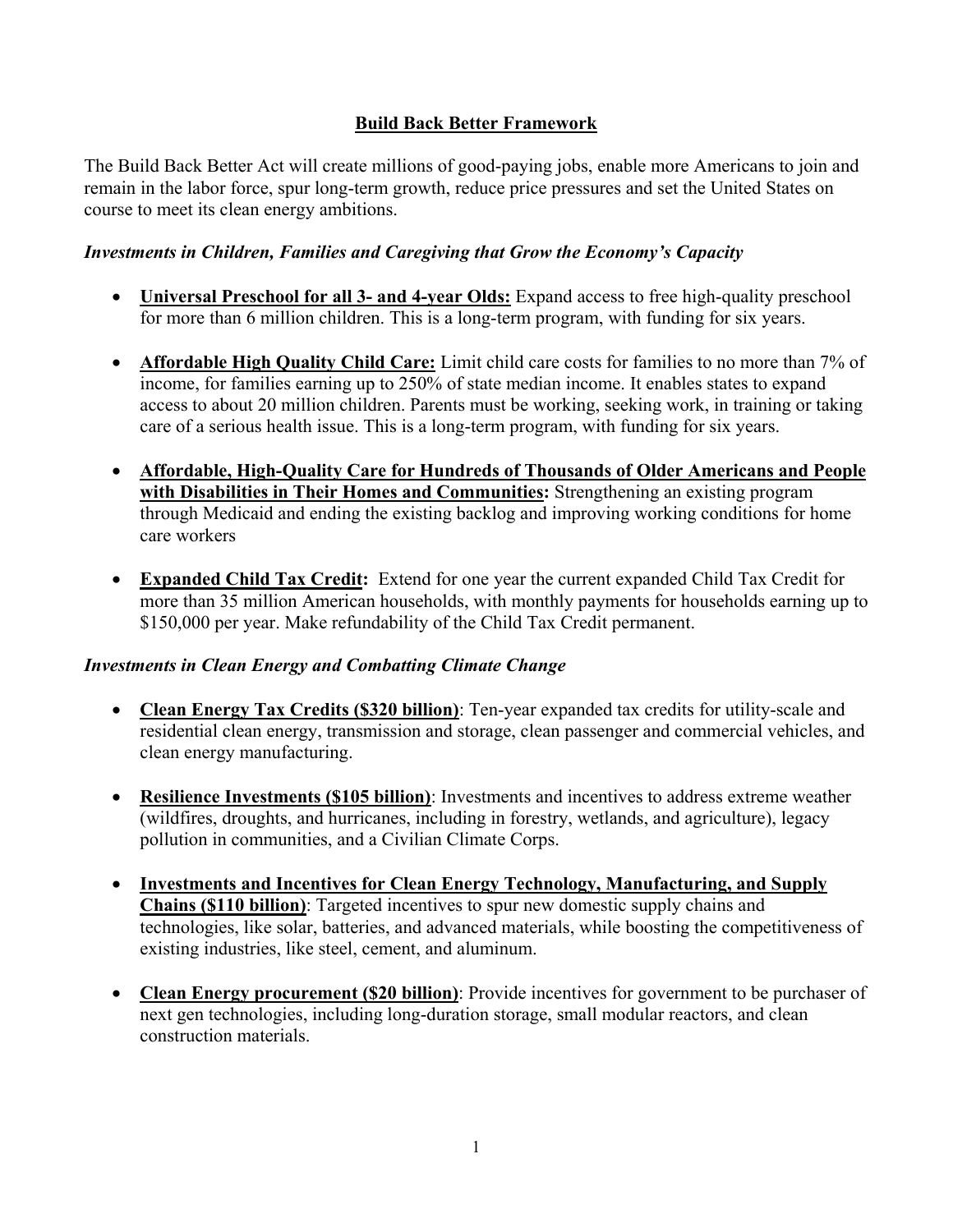# *Affordable Care for Millions of Hardworking Americans*

- **Affordable Care Act Premium Tax Credits:** Extend the expanded Affordable Care Act premium tax credits through 2025. Experts predict that more than 3 million people who would otherwise be uninsured will gain health insurance. Also make Affordable Care Act premium tax credits available through 2025 to 4 million uninsured people in uncovered states.
- **Allow Medicare to cover the cost of hearing.** Establish a hearing benefit in Medicare, a crucial benefit to our seniors for a reasonable cost.

# *Bringing Down Costs, Reducing Inflationary Pressures, and Strengthening the Middle Class*

- **Housing:** \$150 billion investment in housing affordability and reducing price pressures, including in rural areas. Funds go towards building more than 1 million new affordable rental and single-family homes, rental and down payment assistance, and public housing.
- **Education Beyond High School and Workforce Development:** Reduce costs and expand access to education beyond high school by raising the maximum Pell grant, providing support to Historically Black Colleges & Universities ("HBCUs"), Minority Serving Institutions ("MSIs"), and Tribal Colleges and Universities ("TCUs"), and investing in workforce development, including community college workforce programs, sector-based training, and apprenticeships.
- **Earned Income Tax Credit for 17 Million Low-Wage Workers:** Extend for one year the current expanded Earned Income Tax Credit for childless workers.
- **Equity and Other Investments:** Other targeted investments including maternal health, community violence initiatives, Native communities, disadvantaged farmers, nutrition, pandemic preparedness, supply chain resilience, and other areas.

#### *Improve Our Immigration System Consistent with the Senate's Reconciliation Rules.*

| Policy                                     | \$ billion |
|--------------------------------------------|------------|
| Child Care and Preschool                   | 400        |
| Home Care                                  | 150        |
| Child Tax & Earned Income Tax Credits      | 200        |
| Clean Energy and Climate Investments       | 555        |
| ACA Credits, Including in Uncovered States | 130        |
| Medicare Hearing                           | 35         |
| Housing                                    | 150        |
| Higher Ed and Workforce                    | 40         |
| Equity & Other Investments                 | 90         |
| <b>Total</b>                               | 1750       |
| Immigration                                | 100        |